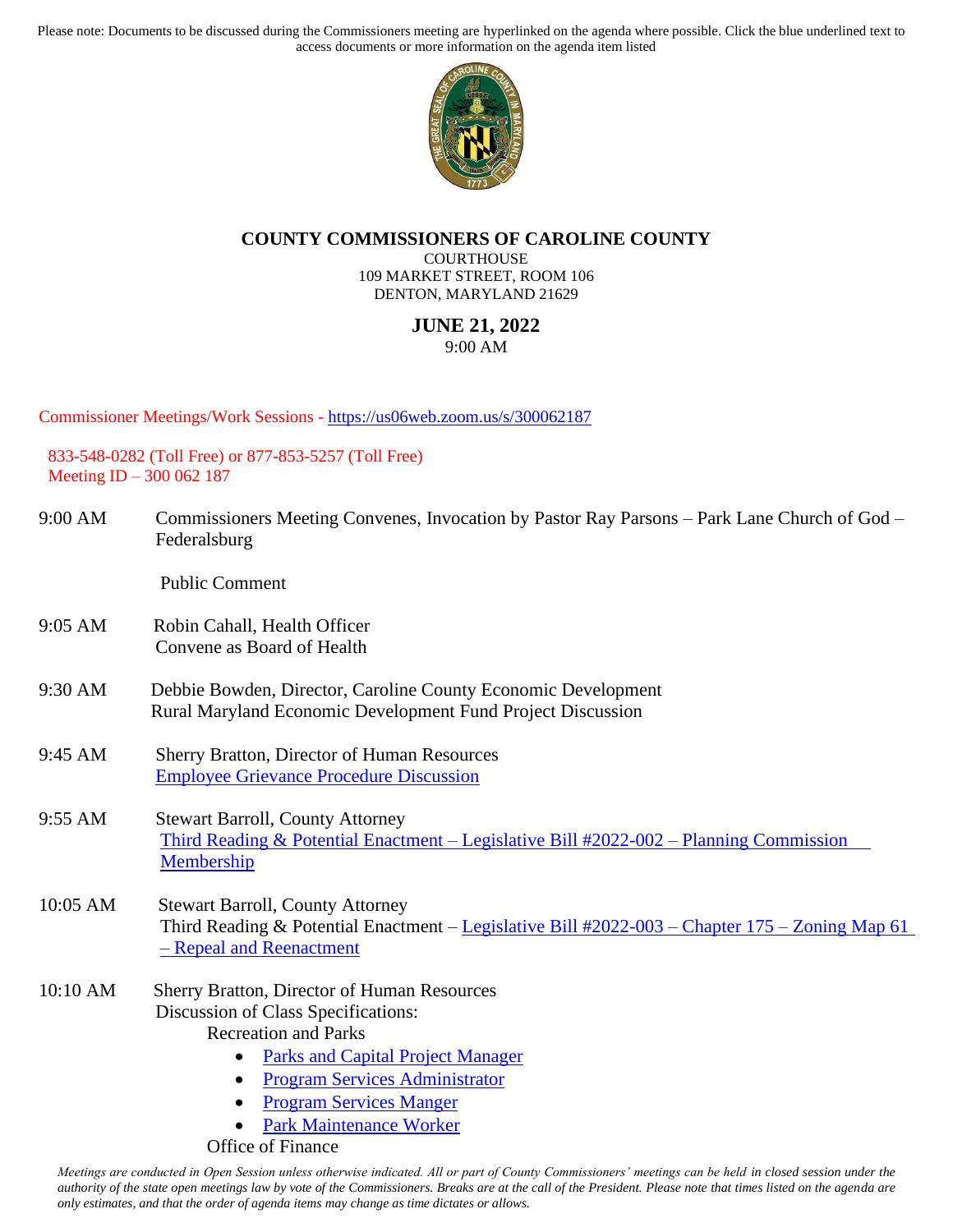Please note: Documents to be discussed during the Commissioners meeting are hyperlinked on the agenda where possible. Click the blue underlined text to access documents or more information on the agenda item listed

- [Grant Coordinator](https://www.carolinemd.org/DocumentCenter/View/7249/Grant-Coordinator-SAB-updated-salary-062022)
- Department of Corrections
	- [Home Detention/ Pre-Trial-Medical Assisted Treatment Coordinator](https://www.carolinemd.org/DocumentCenter/View/7252/PreTrial---Home-Detention-Supervisor-2022-updated-per-Warden)

10:40 AM Consent Agenda:

- Minutes May 24, 2022  $&$  June 7, 2022 Open  $&$  Closed
- MOU Between Maryland Department of Human Resources & County Commissioners [For FY2023 Summer Supplemental Nutrition Assistance Program \(SNAP\)](https://www.carolinemd.org/DocumentCenter/View/7237/DHS-CARL-23-001_SNAP-MOA-Revision-Updated-6622docx)
- MOU Between Caroline County Board of Commissioner and Choptank Community Health System for the Delivery of 21<sup>st</sup> Century Community Learning Centers Program [Under the Direction of Caroline County Recreation and Parks](https://www.carolinemd.org/DocumentCenter/View/7235/CCRP-MOU_CCHS)
- [State of Maryland Department of Natural Resources Waterway Improvement Fund](https://www.carolinemd.org/DocumentCenter/View/7232/CA-LG-0514H-23-Choptank-Fuel-Tank-Install-Grant-Agreement)  [Grant Agreement-Choptank Fuel Tank Install](https://www.carolinemd.org/DocumentCenter/View/7232/CA-LG-0514H-23-Choptank-Fuel-Tank-Install-Grant-Agreement)
- [State of Maryland Department of Natural Resources Waterway Improvement Fund](https://www.carolinemd.org/DocumentCenter/View/7299/CA-LG-0514i-23-Choptank-Parking-Grant-Agreement)  [Grant Agreement-Choptank Parking](https://www.carolinemd.org/DocumentCenter/View/7299/CA-LG-0514i-23-Choptank-Parking-Grant-Agreement)
- [P.O #2022-0378, Maryland Environmental Services, Contracted Services at three](https://www.carolinemd.org/DocumentCenter/View/7241/PO-2022-378)  [Homeowner Drop-off Waste Facilities, \\$87,454.00](https://www.carolinemd.org/DocumentCenter/View/7241/PO-2022-378)
- [Fixed Price Contract Between Owner and Contractor-Replacement of Fretterd Roof](https://www.carolinemd.org/DocumentCenter/View/7246/Roof-replacement-2022-Briefing-Documents)
- MOU Coordination of Care Agreement between the Caroline County Health Department and [Caroline County Department of Emergency Services](https://www.carolinemd.org/DocumentCenter/View/7239/FinalCoordination-of-Care-AgreementHDCCDESJune22)
- [MOU Between Caroline County and Simple Fiber, LLC for Conduit Use in Town of Denton](https://www.carolinemd.org/DocumentCenter/View/7244/Simple-Fiber-and-Caroline-County-fiber-MOU-Draft20220613)
- [Inter-Governmental Agreement Between Maryland State Department of Health and the](https://www.carolinemd.org/DocumentCenter/View/7234/CCHD-AGREEMENT)  [Caroline County Detention Center for Drug and Alcohol Counselor Services](https://www.carolinemd.org/DocumentCenter/View/7234/CCHD-AGREEMENT)

Actions Agenda:

- Sex Offender Compliance and Enforcement in Maryland (SOCM) Grant Application [Form with the GOCCP](https://www.carolinemd.org/DocumentCenter/View/7240/GrantApplicationReport_c80223c55e6edd2c2e20343dc272a611)
- Resolution #2022-010, Establishing the Caroline County Police Accountability Board [and Caroline County Administrative Charging Committee](https://www.carolinemd.org/DocumentCenter/View/7245/POLICE-ACCOUNTABILITY-ACT-RESOLUTION-2022-010-FINAL)
- 10:35 AM County Administrator's Report
- 10:40 AM County Commissioners Open Discussion Period

Public Comment

- 10:55 AM Meeting Adjourned
- 11:00 AM Closed Session: General Provisions Art. 3-305(b): (1) "To discuss employment."

Until further notice:

- **The Commissioners will meet every other Tuesday. The first Tuesday of the month, the meetings will be held at**  $6:00PM$ . All other meetings will be held at  $9:00AM$ .
- The full 2022 County Commissioners Meeting schedule can be found at https://www.carolinemd.org/.../2021-County-[Commissioners...](https://www.carolinemd.org/DocumentCenter/View/5911/2021-County-Commissioners-Meetings-Weekly-9AM-FINAL?fbclid=IwAR0lqPr4ErIgtxzlY0kHLeMMJu847XUBzcLDu9SzNFUseMTaYnWJvuGYeyk)

\_\_\_\_\_\_\_\_\_\_\_\_\_\_\_\_\_\_\_\_\_\_\_\_\_\_\_\_\_\_\_\_\_\_\_\_\_\_\_\_\_\_\_\_\_\_\_\_\_\_\_\_\_\_\_\_\_\_\_\_\_\_\_\_\_\_\_\_\_\_\_\_\_\_\_\_\_\_\_\_\_\_\_\_\_\_\_\_\_\_\_

- Meetings are open to the public
- All meetings will continue to be broadcasted via Zoom and conference call.

*Meetings are conducted in Open Session unless otherwise indicated. All or part of County Commissioners' meetings can be held in closed session under the authority of the state open meetings law by vote of the Commissioners. Breaks are at the call of the President. Please note that times listed on the agenda are only estimates, and that the order of agenda items may change as time dictates or allows.*